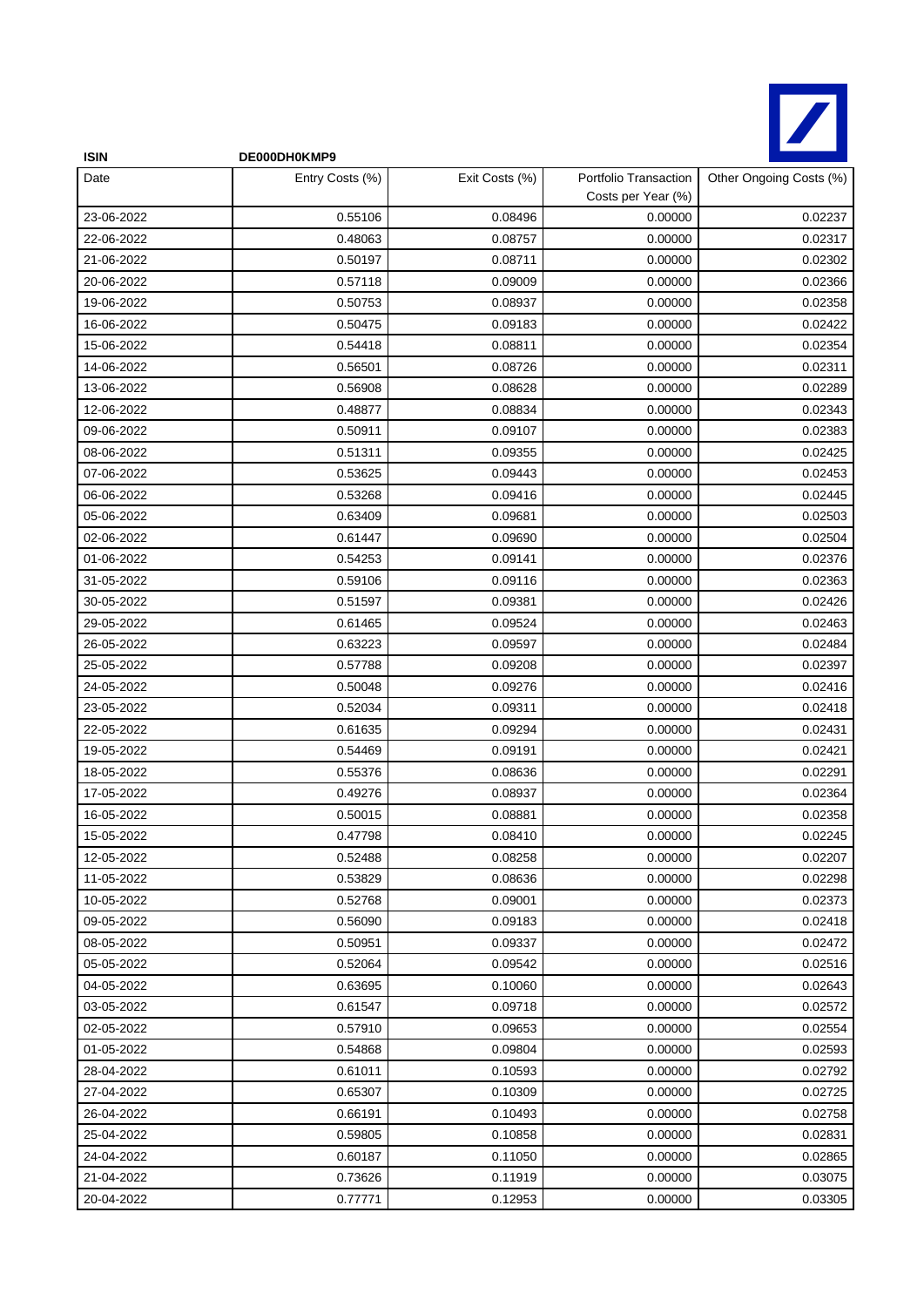| 19-04-2022 | 0.69588 | 0.12723 | 0.00000 | 0.03273 |
|------------|---------|---------|---------|---------|
| 18-04-2022 | 0.91671 | 0.14164 | 0.00000 | 0.03656 |
| 13-04-2022 | 0.90352 | 0.13986 | 0.00000 | 0.03574 |
| 12-04-2022 | 0.79687 | 0.13643 | 0.00000 | 0.03512 |
| 11-04-2022 | 0.75697 | 0.12953 | 0.00000 | 0.03324 |
| 10-04-2022 | 0.72638 | 0.12594 | 0.00000 | 0.03218 |
| 07-04-2022 | 0.69668 | 0.12300 | 0.00000 | 0.03155 |
| 06-04-2022 | 0.71105 | 0.11820 | 0.00000 | 0.03029 |
| 05-04-2022 | 0.64758 | 0.11792 | 0.00000 | 0.03018 |
| 04-04-2022 | 0.74965 | 0.12376 | 0.00000 | 0.03144 |
| 03-04-2022 | 0.72098 | 0.12658 | 0.00000 | 0.03200 |
| 31-03-2022 | 0.72129 | 0.12531 | 0.00000 | 0.03159 |
| 30-03-2022 | 0.73567 | 0.12788 | 0.00000 | 0.03205 |
| 29-03-2022 | 0.75187 | 0.12755 | 0.00000 | 0.03199 |
| 28-03-2022 | 0.76580 | 0.12626 | 0.00000 | 0.03204 |
| 27-03-2022 | 0.80012 | 0.12987 | 0.00000 | 0.03297 |
| 25-03-2022 | 0.81926 | 0.13774 | 0.00000 | 0.03493 |
| 24-03-2022 | 0.81381 | 0.12970 | 0.00000 | 0.03294 |
| 23-03-2022 | 0.73129 | 0.12903 | 0.00000 | 0.03270 |
| 22-03-2022 | 0.81988 | 0.12953 | 0.00000 | 0.03288 |
| 21-03-2022 | 0.73805 | 0.13038 | 0.00000 | 0.03290 |
| 18-03-2022 | 0.82904 | 0.13298 | 0.00000 | 0.03355 |
| 17-03-2022 | 0.88777 | 0.13333 | 0.00000 | 0.03371 |
| 16-03-2022 | 0.70490 | 0.12516 | 0.00000 | 0.03183 |
| 15-03-2022 | 0.68352 | 0.12516 | 0.00000 | 0.03178 |
| 14-03-2022 | 0.82126 | 0.13550 | 0.00000 | 0.03452 |
| 11-03-2022 | 0.78540 | 0.14164 | 0.00000 | 0.03604 |
| 10-03-2022 | 0.77970 | 0.13532 | 0.00000 | 0.03424 |
| 09-03-2022 | 0.93899 | 0.14815 | 0.00000 | 0.03784 |
| 08-03-2022 | 0.92172 | 0.14577 | 0.00000 | 0.03747 |
| 07-03-2022 | 0.89775 | 0.14164 | 0.00000 | 0.03646 |
| 04-03-2022 | 0.74768 | 0.13123 | 0.00000 | 0.03330 |
| 03-03-2022 | 0.77287 | 0.13298 | 0.00000 | 0.03355 |
| 02-03-2022 | 0.81598 | 0.13055 | 0.00000 | 0.03298 |
| 01-03-2022 | 0.70155 | 0.12361 | 0.00000 | 0.03079 |
| 28-02-2022 | 0.69097 | 0.12063 | 0.00000 | 0.03019 |
| 25-02-2022 | 0.66884 | 0.11905 | 0.00000 | 0.02977 |
| 24-02-2022 | 0.78170 | 0.13210 | 0.00000 | 0.03286 |
| 23-02-2022 | 0.76599 | 0.11962 | 0.00000 | 0.02948 |
| 22-02-2022 | 0.76412 | 0.11876 | 0.00000 | 0.02931 |
| 21-02-2022 | 0.64871 | 0.11601 | 0.00000 | 0.02856 |
| 18-02-2022 | 0.66631 | 0.11751 | 0.00000 | 0.02892 |
| 17-02-2022 | 0.67078 | 0.11534 | 0.00000 | 0.02843 |
| 16-02-2022 | 0.72323 | 0.11223 | 0.00000 | 0.02760 |
| 15-02-2022 | 0.67081 | 0.11148 | 0.00000 | 0.02751 |
| 14-02-2022 | 0.72993 | 0.11429 | 0.00000 | 0.02826 |
| 11-02-2022 | 0.67730 | 0.10718 | 0.00000 | 0.02636 |
| 10-02-2022 | 0.68545 | 0.11050 | 0.00000 | 0.02704 |
| 09-02-2022 | 0.60233 | 0.10917 | 0.00000 | 0.02677 |
| 08-02-2022 | 0.67347 | 0.10560 | 0.00000 | 0.02593 |
| 07-02-2022 | 0.66870 | 0.10428 | 0.00000 | 0.02557 |
| 04-02-2022 | 0.66038 | 0.10267 | 0.00000 | 0.02510 |
| 03-02-2022 | 0.64985 | 0.10121 | 0.00000 | 0.02511 |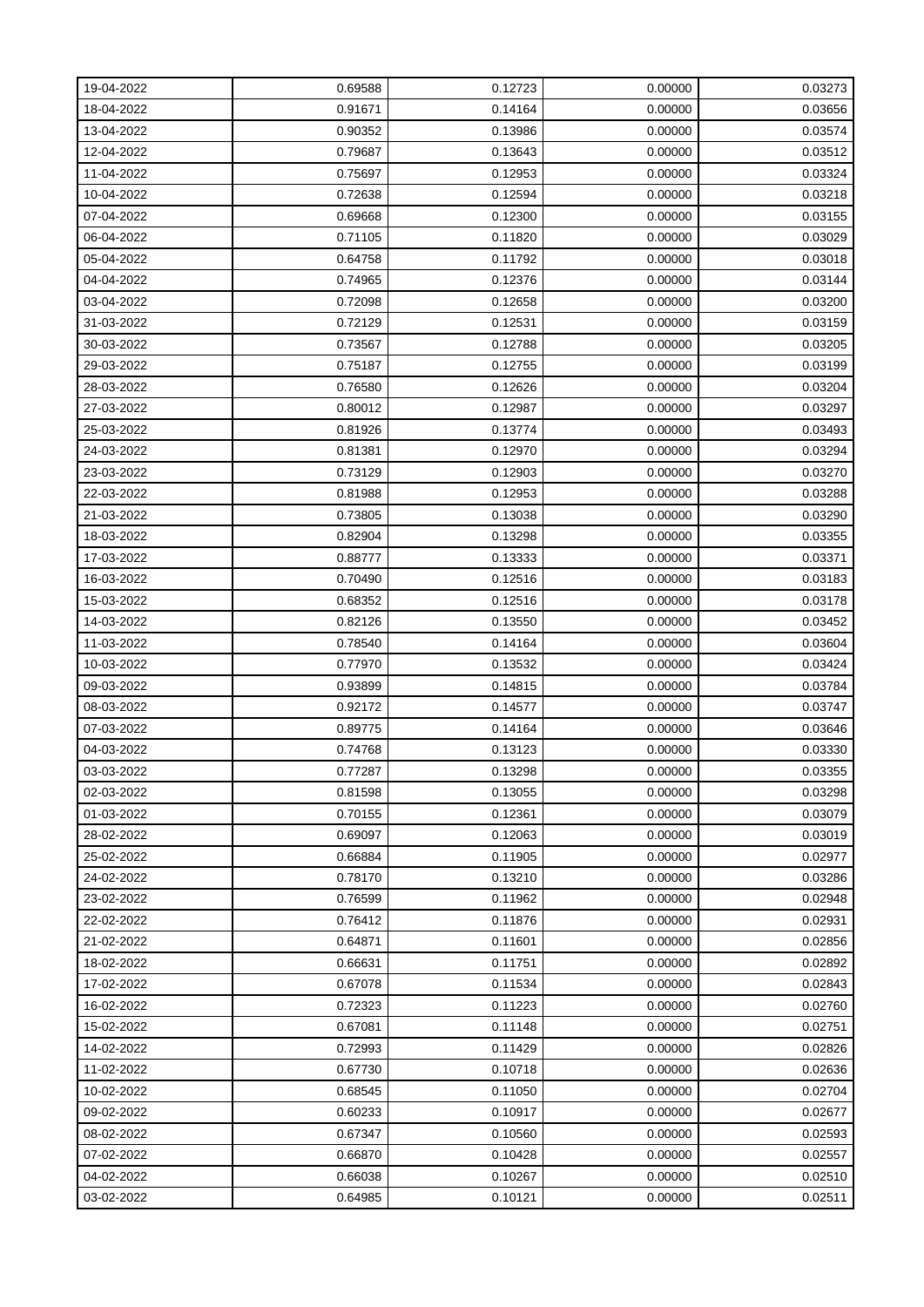| 02-02-2022 | 0.66250 | 0.10309 | 0.00000 | 0.02558 |
|------------|---------|---------|---------|---------|
| 01-02-2022 | 0.68091 | 0.10246 | 0.00000 | 0.02549 |
| 31-01-2022 | 0.63204 | 0.10060 | 0.00000 | 0.02522 |
| 28-01-2022 | 0.61525 | 0.10142 | 0.00000 | 0.02554 |
| 27-01-2022 | 0.58379 | 0.10764 | 0.00000 | 0.02695 |
| 26-01-2022 | 0.65602 | 0.11521 | 0.00000 | 0.02861 |
| 25-01-2022 | 0.63949 | 0.11299 | 0.00000 | 0.02804 |
| 24-01-2022 | 0.65510 | 0.11976 | 0.00000 | 0.02965 |
| 21-01-2022 | 0.76623 | 0.12063 | 0.00000 | 0.02983 |
| 20-01-2022 | 0.75665 | 0.11820 | 0.00000 | 0.02921 |
| 19-01-2022 | 0.74630 | 0.11325 | 0.00000 | 0.02799 |
| 18-01-2022 | 0.59450 | 0.10571 | 0.00000 | 0.02603 |
| 17-01-2022 | 0.61964 | 0.10764 | 0.00000 | 0.02643 |
| 14-01-2022 | 0.69261 | 0.10834 | 0.00000 | 0.02651 |
| 13-01-2022 | 0.60740 | 0.10787 | 0.00000 | 0.02639 |
| 12-01-2022 | 0.65361 | 0.10256 | 0.00000 | 0.02531 |
| 11-01-2022 | 0.57724 | 0.10215 | 0.00000 | 0.02525 |
| 10-01-2022 | 0.57004 | 0.10020 | 0.00000 | 0.02480 |
| 07-01-2022 | 0.54612 | 0.09775 | 0.00000 | 0.02426 |
| 06-01-2022 | 0.52132 | 0.09766 | 0.00000 | 0.02426 |
| 05-01-2022 | 0.67348 | 0.10449 | 0.00000 | 0.02596 |
| 04-01-2022 | 0.59215 | 0.10331 | 0.00000 | 0.02567 |
| 03-01-2022 | 0.62182 | 0.10753 | 0.00000 | 0.02659 |
| 31-12-2021 | 0.63357 | 0.10395 | 0.00000 | 0.02579 |
| 30-12-2021 | 0.64948 | 0.10225 | 0.00000 | 0.02541 |
| 29-12-2021 | 0.68850 | 0.10604 | 0.00000 | 0.02641 |
| 28-12-2021 | 0.59872 | 0.10571 | 0.00000 | 0.02622 |
| 27-12-2021 | 0.55297 | 0.10194 | 0.00000 | 0.02533 |
| 23-12-2021 | 0.65143 | 0.10331 | 0.00000 | 0.02565 |
| 22-12-2021 | 0.55265 | 0.10020 | 0.00000 | 0.02497 |
| 21-12-2021 | 0.67208 | 0.10070 | 0.00000 | 0.02505 |
| 20-12-2021 | 0.63011 | 0.09852 | 0.00000 | 0.02459 |
| 17-12-2021 | 0.56786 | 0.10132 | 0.00000 | 0.02513 |
| 16-12-2021 | 0.55880 | 0.09718 | 0.00000 | 0.02416 |
| 15-12-2021 | 0.58974 | 0.09443 | 0.00000 | 0.02355 |
| 14-12-2021 | 0.62487 | 0.09747 | 0.00000 | 0.02429 |
| 13-12-2021 | 0.60769 | 0.09718 | 0.00000 | 0.02426 |
| 10-12-2021 | 0.60920 | 0.09452 | 0.00000 | 0.02357 |
| 09-12-2021 | 0.53901 | 0.09852 | 0.00000 | 0.02449 |
| 08-12-2021 | 0.55700 | 0.09960 | 0.00000 | 0.02484 |
| 07-12-2021 | 0.63197 | 0.09833 | 0.00000 | 0.02457 |
| 06-12-2021 | 0.57295 | 0.09872 | 0.00000 | 0.02460 |
| 03-12-2021 | 0.54930 | 0.09785 | 0.00000 | 0.02439 |
| 02-12-2021 | 0.54474 | 0.09862 | 0.00000 | 0.02453 |
| 01-12-2021 | 0.64539 | 0.10225 | 0.00000 | 0.02542 |
| 30-11-2021 | 0.64343 | 0.10309 | 0.00000 | 0.02556 |
| 29-11-2021 | 0.69381 | 0.10753 | 0.00000 | 0.02683 |
| 26-11-2021 | 0.61009 | 0.10823 | 0.00000 | 0.02705 |
| 25-11-2021 | 0.68285 | 0.10941 | 0.00000 | 0.02746 |
| 24-11-2021 | 0.70234 | 0.10953 | 0.00000 | 0.02746 |
| 23-11-2021 | 0.72376 | 0.11377 | 0.00000 | 0.02845 |
| 22-11-2021 | 0.79502 | 0.12484 | 0.00000 | 0.03118 |
| 19-11-2021 | 0.67836 | 0.12392 | 0.00000 | 0.03085 |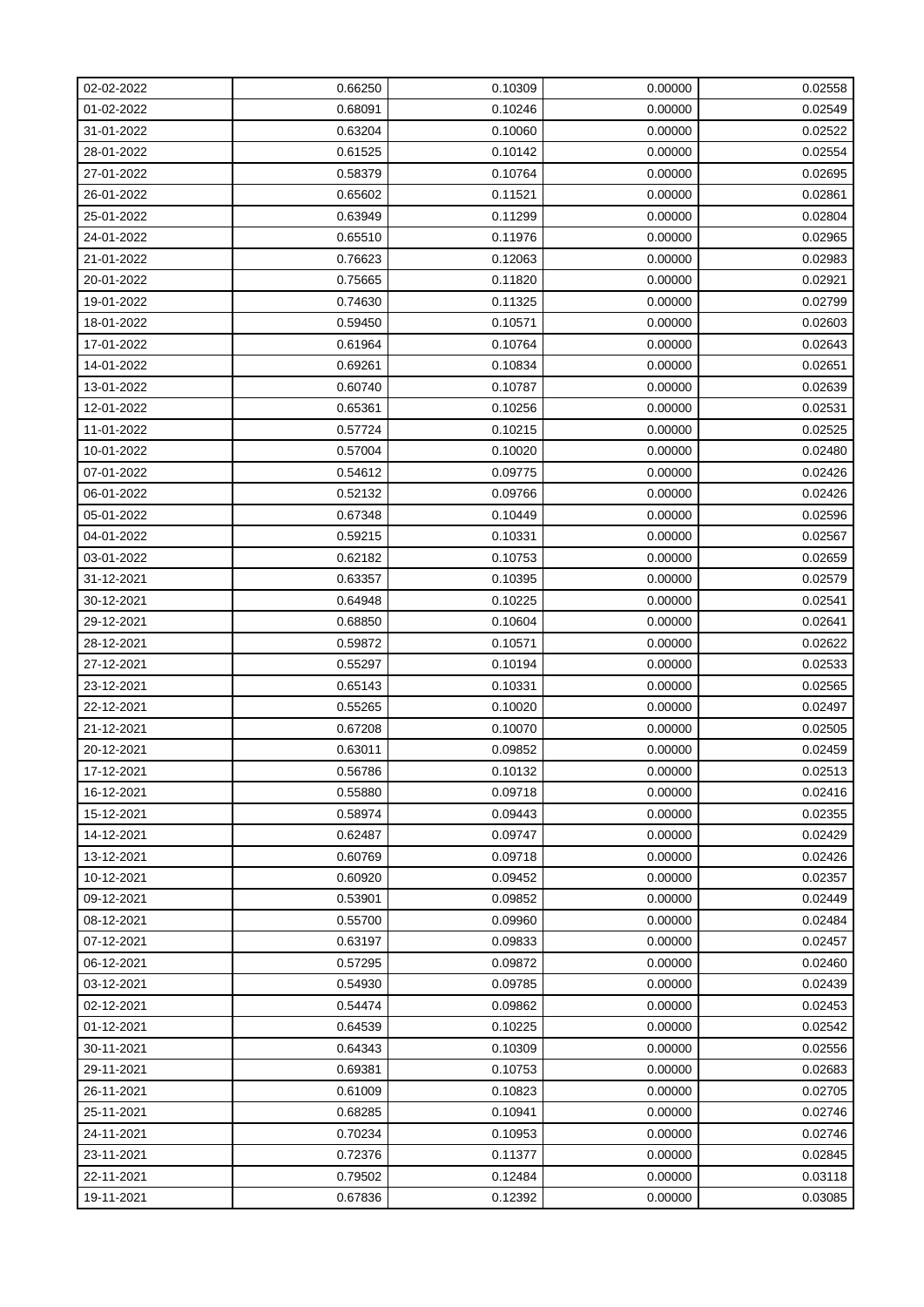| 18-11-2021 | 0.71684 | 0.12903 | 0.00000 | 0.03209 |
|------------|---------|---------|---------|---------|
| 17-11-2021 | 0.73245 | 0.12887 | 0.00000 | 0.03210 |
| 16-11-2021 | 0.85314 | 0.13055 | 0.00000 | 0.03239 |
| 15-11-2021 | 0.81644 | 0.13141 | 0.00000 | 0.03236 |
| 12-11-2021 | 0.67306 | 0.12723 | 0.00000 | 0.03135 |
| 11-11-2021 | 0.84756 | 0.12804 | 0.00000 | 0.03150 |
| 10-11-2021 | 0.75299 | 0.12019 | 0.00000 | 0.02928 |
| 09-11-2021 | 0.66351 | 0.12121 | 0.00000 | 0.02949 |
| 08-11-2021 | 0.66252 | 0.11848 | 0.00000 | 0.02888 |
| 05-11-2021 | 0.64677 | 0.11455 | 0.00000 | 0.02799 |
| 04-11-2021 | 0.72729 | 0.11223 | 0.00000 | 0.02741 |
| 03-11-2021 | 0.72269 | 0.11198 | 0.00000 | 0.02727 |
| 02-11-2021 | 0.63498 | 0.11614 | 0.00000 | 0.02826 |
| 01-11-2021 | 0.63072 | 0.11429 | 0.00000 | 0.02788 |
| 28-10-2021 | 0.62968 | 0.11628 | 0.00000 | 0.02814 |
| 27-10-2021 | 0.76056 | 0.11765 | 0.00000 | 0.02865 |
| 26-10-2021 | 0.70176 | 0.11601 | 0.00000 | 0.02822 |
| 25-10-2021 | 0.65587 | 0.12048 | 0.00000 | 0.02930 |
| 24-10-2021 | 0.70378 | 0.12346 | 0.00000 | 0.02991 |
| 21-10-2021 | 0.68787 | 0.12107 | 0.00000 | 0.02937 |
| 20-10-2021 | 0.65033 | 0.11891 | 0.00000 | 0.02886 |
| 19-10-2021 | 0.65249 | 0.11547 | 0.00000 | 0.02806 |
| 18-10-2021 | 0.68984 | 0.11351 | 0.00000 | 0.02751 |
| 17-10-2021 | 0.71591 | 0.10965 | 0.00000 | 0.02671 |
| 14-10-2021 | 0.68739 | 0.10977 | 0.00000 | 0.02671 |
| 13-10-2021 | 0.70814 | 0.10776 | 0.00000 | 0.02622 |
| 12-10-2021 | 0.60183 | 0.10352 | 0.00000 | 0.02532 |
| 11-10-2021 | 0.56613 | 0.10132 | 0.00000 | 0.02478 |
| 10-10-2021 | 0.65479 | 0.10173 | 0.00000 | 0.02484 |
| 07-10-2021 | 0.63866 | 0.10040 | 0.00000 | 0.02459 |
| 06-10-2021 | 0.59387 | 0.10256 | 0.00000 | 0.02507 |
| 05-10-2021 | 0.60155 | 0.09940 | 0.00000 | 0.02432 |
| 04-10-2021 | 0.64813 | 0.10163 | 0.00000 | 0.02477 |
| 03-10-2021 | 0.55656 | 0.10101 | 0.00000 | 0.02460 |
| 30-09-2021 | 0.53473 | 0.09747 | 0.00000 | 0.02381 |
| 29-09-2021 | 0.52853 | 0.09398 | 0.00000 | 0.02292 |
| 28-09-2021 | 0.55249 | 0.09940 | 0.00000 | 0.02411 |
| 27-09-2021 | 0.62581 | 0.10050 | 0.00000 | 0.02435 |
| 26-09-2021 | 0.57689 | 0.10204 | 0.00000 | 0.02469 |
| 23-09-2021 | 0.67736 | 0.10331 | 0.00000 | 0.02491 |
| 22-09-2021 | 1.11715 | 1.03842 | 0.00000 | 0.02507 |
| 21-09-2021 | 1.06261 | 1.03306 | 0.00000 | 0.02494 |
| 20-09-2021 | 1.06470 | 1.00705 | 0.00000 | 0.02431 |
| 19-09-2021 | 1.11457 | 1.00806 | 0.00000 | 0.02438 |
| 16-09-2021 | 1.17209 | 1.06157 | 0.00000 | 0.02552 |
| 15-09-2021 | 1.18552 | 1.11857 | 0.00000 | 0.02691 |
| 14-09-2021 | 1.14246 | 1.14548 | 0.00000 | 0.02743 |
| 13-09-2021 | 1.23195 | 1.13250 | 0.00000 | 0.02713 |
| 12-09-2021 | 1.20852 | 1.12867 | 0.00000 | 0.02712 |
| 09-09-2021 | 1.22391 | 1.19904 | 0.00000 | 0.02868 |
| 08-09-2021 | 1.28701 | 1.17233 | 0.00000 | 0.02809 |
| 07-09-2021 | 1.33716 | 1.21359 | 0.00000 | 0.02908 |
| 06-09-2021 | 1.30448 | 1.22100 | 0.00000 | 0.02916 |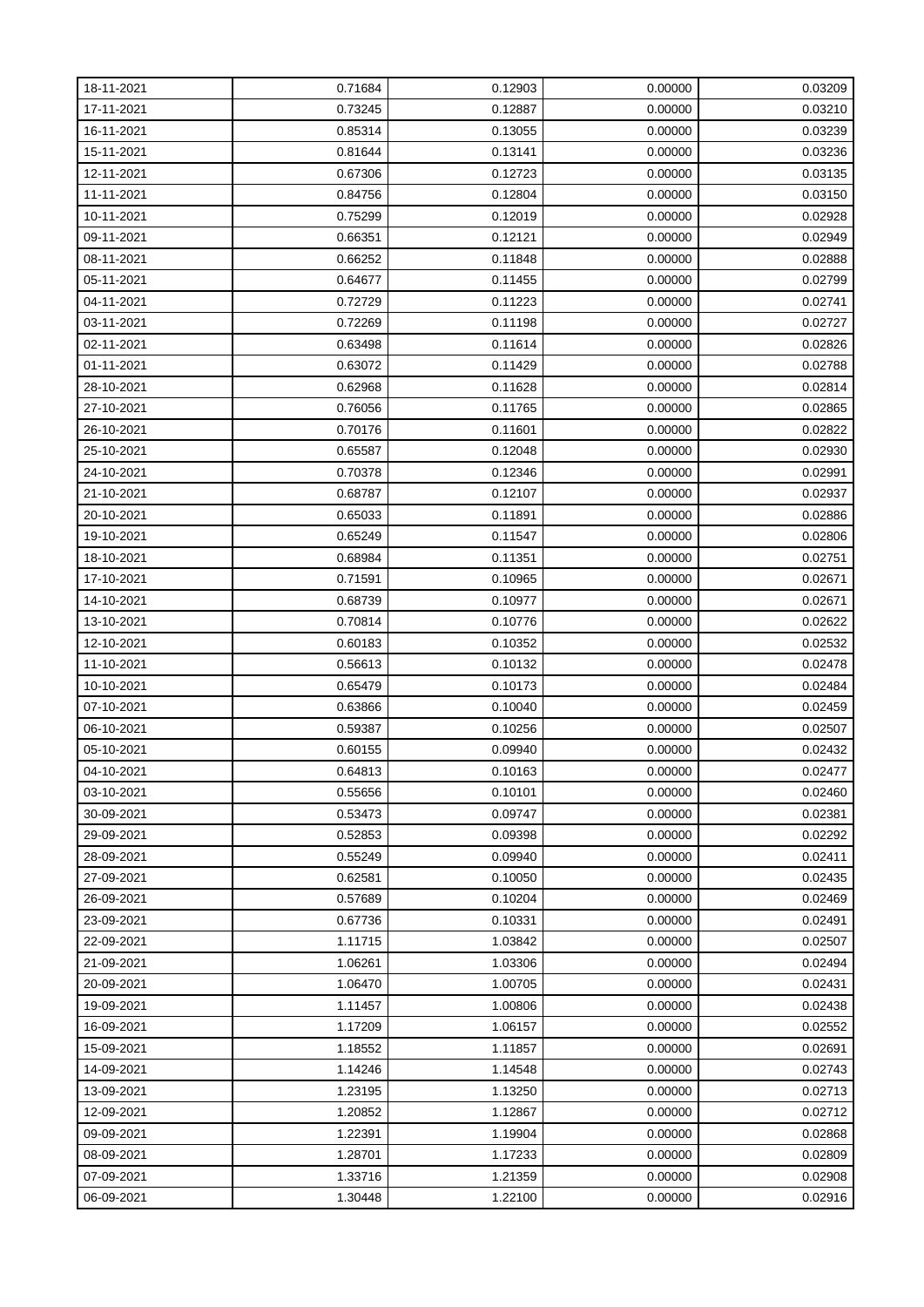| 05-09-2021 | 1.28540 | 1.27226 | 0.00000 | 0.03039 |
|------------|---------|---------|---------|---------|
| 02-09-2021 | 1.18867 | 1.17233 | 0.00000 | 0.02798 |
| 01-09-2021 | 1.19788 | 1.18906 | 0.00000 | 0.02845 |
| 31-08-2021 | 1.23359 | 1.14025 | 0.00000 | 0.02736 |
| 30-08-2021 | 1.20575 | 1.18483 | 0.00000 | 0.02841 |
| 29-08-2021 | 1.17801 | 1.16144 | 0.00000 | 0.02791 |
| 26-08-2021 | 1.13303 | 1.12108 | 0.00000 | 0.02705 |
| 25-08-2021 | 1.20507 | 1.12108 | 0.00000 | 0.02704 |
| 23-08-2021 | 1.19869 | 1.11111 | 0.00000 | 0.02685 |
| 22-08-2021 | 1.15403 | 1.07759 | 0.00000 | 0.02608 |
| 19-08-2021 | 1.07056 | 1.06838 | 0.00000 | 0.02596 |
| 18-08-2021 | 1.14106 | 1.06952 | 0.00000 | 0.02598 |
| 17-08-2021 | 1.13770 | 1.12360 | 0.00000 | 0.02721 |
| 16-08-2021 | 1.15506 | 1.14155 | 0.00000 | 0.02751 |
| 15-08-2021 | 1.08107 | 1.10497 | 0.00000 | 0.02663 |
| 12-08-2021 | 1.18329 | 1.07991 | 0.00000 | 0.02612 |
| 11-08-2021 | 1.16870 | 1.08932 | 0.00000 | 0.02635 |
| 10-08-2021 | 1.08772 | 1.07875 | 0.00000 | 0.02615 |
| 09-08-2021 | 1.11106 | 1.09890 | 0.00000 | 0.02660 |
| 08-08-2021 | 1.18749 | 1.13636 | 0.00000 | 0.02745 |
| 05-08-2021 | 1.40534 | 1.30039 | 0.00000 | 0.03125 |
| 03-08-2021 | 1.45831 | 1.39665 | 0.00000 | 0.03347 |
| 02-08-2021 | 1.32985 | 1.33511 | 0.00000 | 0.03195 |
| 01-08-2021 | 1.47467 | 1.35685 | 0.00000 | 0.03245 |
| 29-07-2021 | 1.40497 | 1.37931 | 0.00000 | 0.03294 |
| 28-07-2021 | 1.42084 | 1.34590 | 0.00000 | 0.03223 |
| 27-07-2021 | 1.28430 | 1.24688 | 0.00000 | 0.03003 |
| 26-07-2021 | 1.40739 | 1.29702 | 0.00000 | 0.03133 |
| 25-07-2021 | 1.47373 | 1.32275 | 0.00000 | 0.03195 |
| 22-07-2021 | 1.42707 | 1.32626 | 0.00000 | 0.03203 |
| 21-07-2021 | 1.29419 | 1.28866 | 0.00000 | 0.03111 |
| 20-07-2021 | 1.37716 | 1.27551 | 0.00000 | 0.03086 |
| 19-07-2021 | 1.34732 | 1.27877 | 0.00000 | 0.03085 |
| 18-07-2021 | 1.38949 | 1.32802 | 0.00000 | 0.03207 |
| 15-07-2021 | 1.46009 | 1.46199 | 0.00000 | 0.03523 |
| 14-07-2021 | 1.51500 | 1.48810 | 0.00000 | 0.03575 |
| 13-07-2021 | 1.58806 | 1.43472 | 0.00000 | 0.03464 |
| 12-07-2021 | 1.57486 | 1.46199 | 0.00000 | 0.03513 |
| 11-07-2021 | 1.54146 | 1.42857 | 0.00000 | 0.03425 |
| 08-07-2021 | 1.42035 | 1.41844 | 0.00000 | 0.03412 |
| 07-07-2021 | 1.42388 | 1.43266 | 0.00000 | 0.03453 |
| 06-07-2021 | 1.54425 | 1.49477 | 0.00000 | 0.03599 |
| 05-07-2021 | 1.72631 | 1.54321 | 0.00000 | 0.03709 |
| 04-07-2021 | 1.70786 | 1.54083 | 0.00000 | 0.03697 |
| 01-07-2021 | 1.47015 | 1.44092 | 0.00000 | 0.03470 |
| 30-06-2021 | 1.50851 | 1.47275 | 0.00000 | 0.03542 |
| 29-06-2021 | 1.52032 | 1.39082 | 0.00000 | 0.03333 |
| 28-06-2021 | 1.41963 | 1.42248 | 0.00000 | 0.03404 |
| 27-06-2021 | 1.50482 | 1.44509 | 0.00000 | 0.03453 |
| 24-06-2021 | 1.53386 | 1.46843 | 0.00000 | 0.03504 |
| 23-06-2021 | 1.48073 | 1.42653 | 0.00000 | 0.03407 |
| 22-06-2021 | 1.59492 | 1.43472 | 0.00000 | 0.03426 |
| 21-06-2021 | 1.47505 | 1.39860 | 0.00000 | 0.03352 |